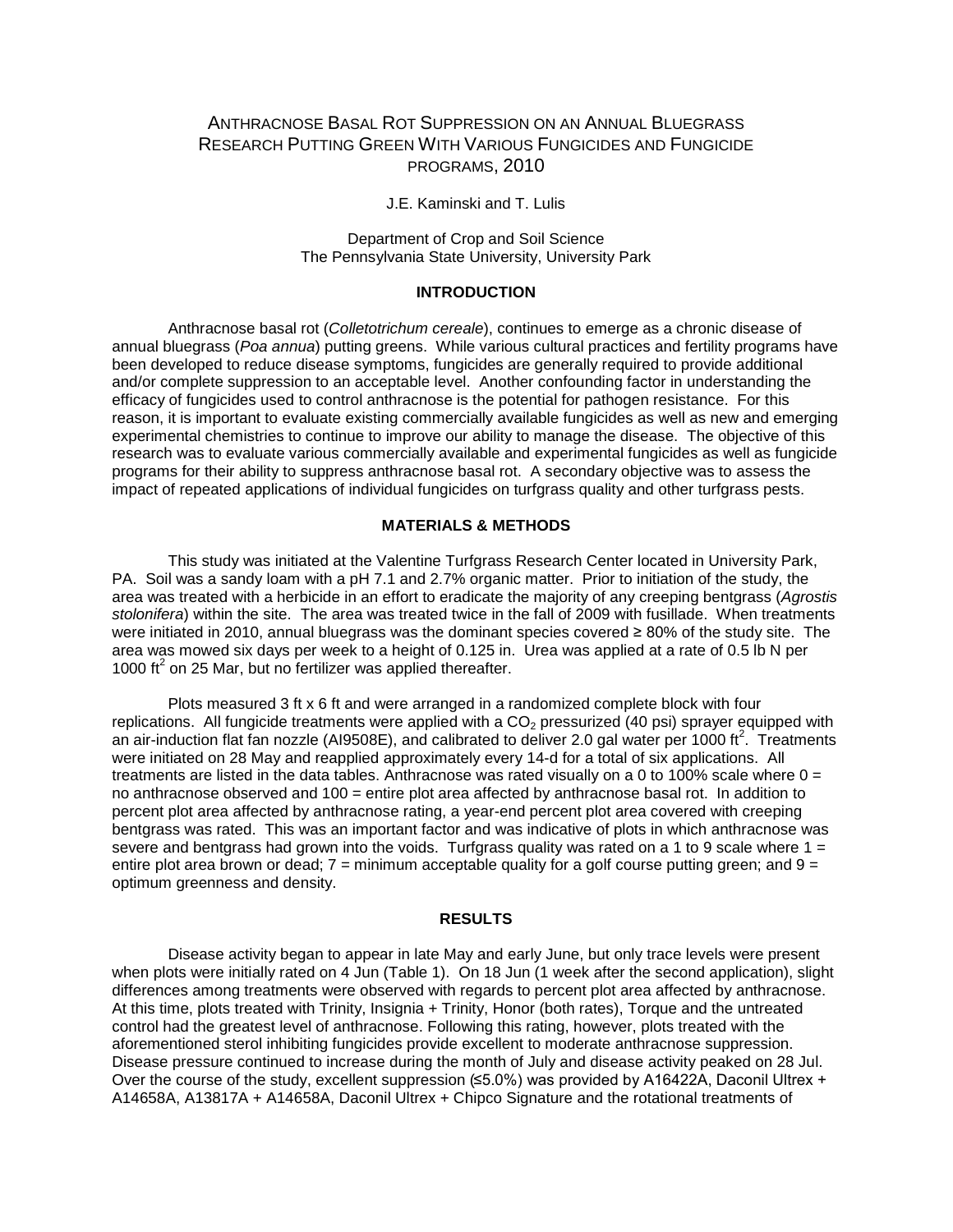Concert + Primo + Renown, A16422A + A14658A + Primo + Renown + Concert + A14658D, Chipco Signature + Triton FLO + Daconil Ultrex, and Torque + Affirm + Spectro. Moderate disease suppression was afforded by plots receiving Trinity, Insignia + Trinity, Daconil Ultrex, Renown, A16422A + Primo MAXX + Concert, and Chipco Signature + Triton FLO + Interface. Only plots receiving Honor (both rates) provide poor control of anthracnose during the study. Percent of the plot area containing creeping bentgrass was evaluated on the final rating date. On 13 Aug, percent plot area was indicative of anthracnose suppression from each fungicides and the greatest percent anthracnose was found within plots treated with Honor (56 to 63%) and the untreated control plots (65 to 71%). The least amount of creeping bentgrass (19%) was observed within plots treated with A13817A + A14658A. However, there were no differences in creeping bentgrass populations among this experimental tank mix and eight other treatments which provide excellent to moderate suppression of anthracnose. Moderate levels of bentgrass (38 to 49%) were observed in all other treatments. Turfgrass quality (Table 3) varied throughout the study and was highly dependent upon anthracnose severity.

#### **DISCUSSION**

In this study, anthracnose was considered to be severe. Despite this, several fungicides and fungicide tank-mixes or rotations provided moderate to excellent disease suppression. Except for one rating date (18 Jun), plots treated with Torque provided excellent anthracnose suppression. This is similar to previous efficacy trials with this fungicide. It is worth to note, however, that increased anthracnose was observed within plots receiving consecutive applications of a sterol inhibiting fungicides (Torque and Trinity). Growth regulation was noted within these plots and discoloration and regulation may have contributed to the higher appearance of anthracnose. This is further supported by other treatments in which no sharp increase in disease rating was observed in situations where the DMI fungicide was rotated with fungicides of other chemical classes. The lack of suppression by Honor (pyraclostrobin + boscalid) in this study indicates that *C. cereale* resistance to the QoI fungicides may be present in the trial location. This is further supported in the treatment comparison in which Signature + Triton FLO were applied with either Daconil or Interface (trifloxystrobin + Iprodione). In the case of the later, anthracnose control broke down as disease pressure increased. When the tank-mix included a rotation of Daconil, excellent suppression was achieved throughout the study. This is in line with previous research that has shown limited efficacy from Iprodione on anthracnose.

The use of QoI for anthracnose control is becoming more limited as increased cases of resistance are reported. Based on this information, it is likely that the moderate level of disease suppression observed within other plots receiving a QoI is due to the tank-mix and/or rotational partners. As pre-mix fungicides become more prevalent in the turfgrass fungicide market, future research on the effective programs will be essential to ensure that golf course superintendents understand the active ingredients being applied and the potential risk related to overuse of any one active ingredient. The similarities within many of the pre-mix products will further confuse and complicate the selection process and may lead to the overuse of certain products. While the pre-mix and tank-mix combinations may represent a broad spectrum of disease suppression, golf course superintendents should be cautious about the overuse of select chemistries such as the QoIs which may lead to resistance and/or the DMIs which may lead to either resistance or injury due to growth regulation. Future studies should continue to focus on the safety and efficacy combination of the DMIs when used alone or in rotation with other fungicides effective against anthracnose basal rot.

### **ACKNOWLEDGEMENTS**

We thank David Livingston and the staff at the Valentine Turfgrass Research Facility for assisting in the maintenance of the research plots. This research was funded in part by Bayer Environmental Science, BASF, Syngenta and the Pennsylvania Turfgrass Council.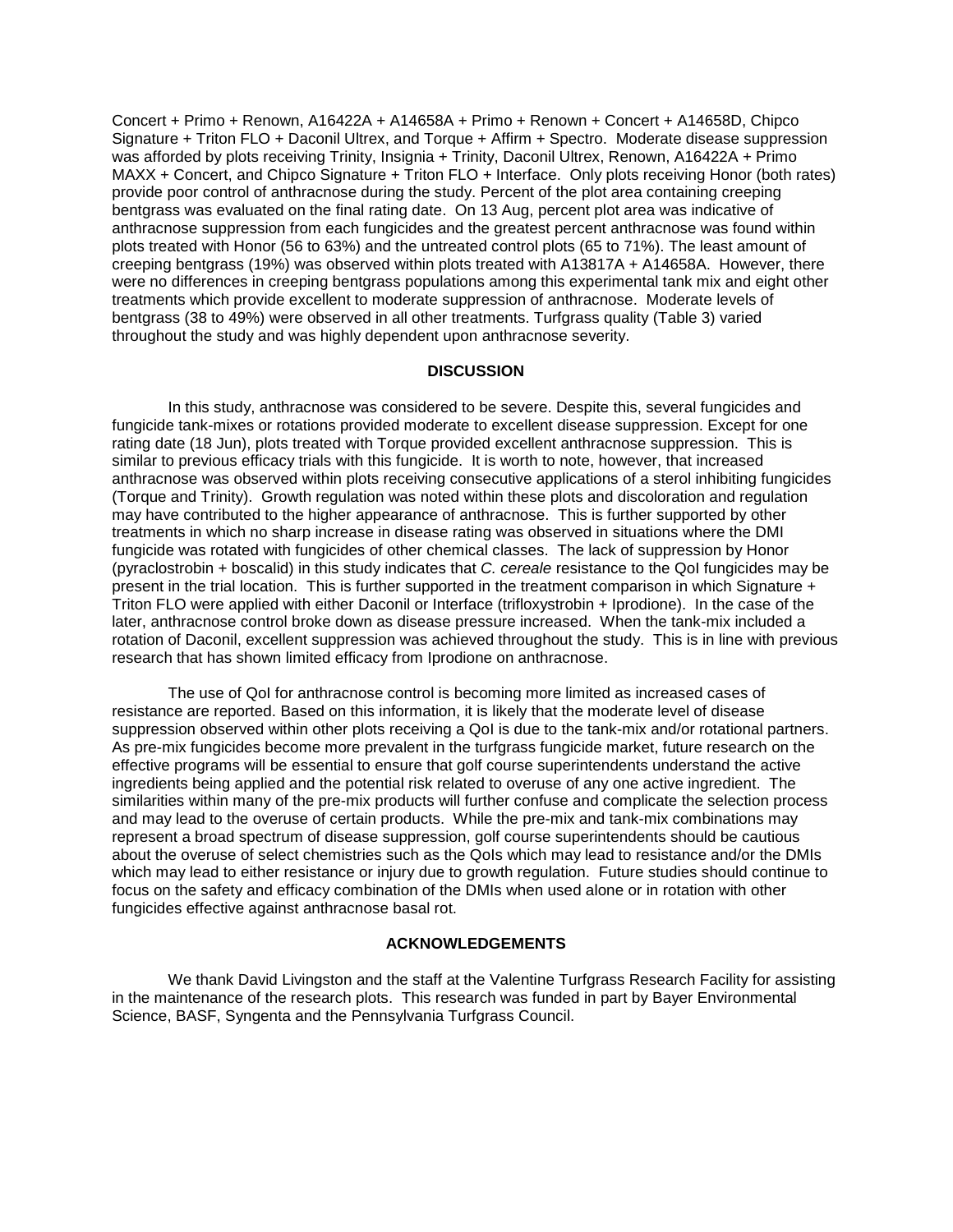|                |                                                | Application         | Anthracnose basal rot $(\%)^z$ |        |                 |                |                    |                 |
|----------------|------------------------------------------------|---------------------|--------------------------------|--------|-----------------|----------------|--------------------|-----------------|
|                |                                                |                     |                                |        |                 |                |                    |                 |
|                | Treatment and rate per 1000 sq ft <sup>y</sup> | Code                | 4 Jun                          | 18 Jun | $2$ Jul         | 14 Jul         | 28 Jul             | 13 Aug          |
| $\overline{1}$ | Trinity 1.0 fl oz                              | <b>ABCDEF</b>       | $\leq 1$ a <sup>x</sup>        | 12 abc | 4c              | 1 <sub>b</sub> | $\overline{13}$ ef | $8c-g$          |
| 2              | Insignia SC 0.54 fl oz                         | <b>ABCDEF</b>       |                                |        |                 |                |                    |                 |
|                |                                                | <b>ABCDEF</b>       | <1 a                           | 13ab   | 6 bc            | 1 <sub>b</sub> | 10 efg             | $7c-g$          |
| 3              |                                                | <b>ABCDEF</b>       | <1 a                           | 8 а-е  | 20 a            | 28 a           | 64 a               | 30 a            |
| 4              |                                                | <b>ABCDEF</b>       | $<$ 1 a                        | 9 a-d  | 19a             | 26 a           | 64 a               | 30a             |
| 5              | A16422A 3.6 fl oz                              | <b>ABCDEF</b>       | $<$ 1 a                        | 2 ef   | 1 <sub>c</sub>  | 2 b            | $<$ 1 g            | 4 <sub>q</sub>  |
| 6              | A18035A 8.0 fl oz                              | <b>ABCDEF</b>       | $<$ 1 a                        | 4 def  | 2c              | 2 <sub>b</sub> | 3 fg               | $6d-g$          |
| 7              | Daconil Ultrex 3.2 oz                          | <b>ABCDEF</b>       | $<$ 1 a                        | 4 def  | 3c              | 5 b            | $11$ efg           | $9c-g$          |
| 8              | A13817A 5.0 fl oz                              | <b>ABCDEF</b>       | $<$ 1 a                        | $6c-f$ | 2c              | 1 <sub>b</sub> | < 0 g              | 2fg             |
| 9              | Daconil Ultrex 3.2 oz                          | <b>ABCDEF</b>       |                                |        |                 |                |                    |                 |
|                | A14658A6.0 fl oz                               | <b>ABCDEF</b>       | <1 a                           | 2 ef   | 2c              | 3 <sub>b</sub> | 2fg                | 3 efg           |
| 10             | A13817A 5.0 fl oz                              | <b>ABCDEF</b>       |                                |        |                 |                |                    |                 |
|                | A14658A 6.0 fl oz                              | <b>ABCDEF</b>       | $<$ 1 a                        | 1 f    | 1 <sub>c</sub>  | 1 b            | $<$ 1 g            | 1 fg            |
| 11             | Daconil Ultrex 3.2 oz                          | <b>ABCDEF</b>       |                                |        |                 |                |                    |                 |
|                | Chipco Signature 4.0 oz                        | <b>ABCDEF</b>       | <1 a                           | 1 f    | 2 c             | 2 <sub>b</sub> | 1 <sub>g</sub>     | 2fg             |
| 12             |                                                | <b>ABCDEF</b>       | $<$ 1 a                        | 2 ef   | 6 <sub>bc</sub> | 7 <sub>b</sub> | 25 d               | $11b-e$         |
| 13             | Concert II 4.5 fl oz                           | <b>ACE</b>          |                                |        |                 |                |                    |                 |
|                | Primo MAXX 0.2 fl oz                           | <b>ABCDE</b>        |                                |        |                 |                |                    |                 |
|                | Renown 4.5 fl oz                               | <b>BDF</b>          | <1 a                           | 3 def  | 1 c             | 2 <sub>b</sub> | 1fg                | 3 efg           |
| 14             | A16422A 3.6 fl oz                              | AC                  |                                |        |                 |                |                    |                 |
|                | D14658D 4.0 fl oz                              | F                   |                                |        |                 |                |                    |                 |
|                | Primo MAXX 0.2 fl oz                           | <b>ABCDEF</b>       |                                |        |                 |                |                    |                 |
|                | Renown 4.5 fl oz                               | <b>BDF</b>          |                                |        |                 |                |                    |                 |
|                | Concert II 5.0 fl oz                           | E                   |                                |        |                 |                |                    |                 |
|                | A14658D 4.0 fl oz                              | EF                  | $<$ 1 a                        | 2 ef   | 2c              | 2 <sub>b</sub> | 1fg                | 1 <sub>g</sub>  |
| 15             | A16422A3.6 fl oz                               | <b>AC</b>           |                                |        |                 |                |                    |                 |
|                | Primo MAXX 0.2 fl oz                           | <b>ABCDEF</b>       |                                |        |                 |                |                    |                 |
|                | A17601A 0.625 If oz                            | <b>BDF</b>          |                                |        |                 |                |                    |                 |
|                |                                                | E                   | $<$ 1 a                        | 3 def  | 4 c             | 5 b            | 31 cd              | 12 bcd          |
| 16             | Chipco Signature 4.0 oz                        | <b>ABCDEF</b>       |                                |        |                 |                |                    |                 |
|                | Triton FLO0.5 fl oz                            | <b>ACE</b>          |                                |        |                 |                |                    |                 |
|                | Daconil Ultrex 3.2 oz                          | <b>BDF</b>          | <1 a                           | 1 f    | $<$ 1 c         | 2 <sub>b</sub> | 1 <sub>g</sub>     | $5d-g$          |
| 17             | Chipco Signature 4.0 oz                        | <b>ABCDEF</b>       |                                |        |                 |                |                    |                 |
|                | Triton FLO 0.5 fl oz                           | <b>ACE</b>          |                                |        |                 |                |                    |                 |
|                | Interface 3.0 fl oz                            | <b>BDF</b>          | 0a                             | <1 f   | $<$ 1 c         | $<$ 1 b        | 19 <sub>de</sub>   | 10 b-f          |
| 18             |                                                | ABCDEF <sup>w</sup> | $<$ 1 a                        | 13a    | 2c              | $<$ 1 $b$      | $<$ 1 g            | 1 <sub>g</sub>  |
| 19             | Torque 0.6 fl oz                               | ACE <sup>w</sup>    |                                |        |                 |                |                    |                 |
|                | Affirm 0.9 oz                                  | <b>BDF</b>          |                                |        |                 |                |                    |                 |
|                |                                                | <b>BDF</b>          | $<$ 1 a                        | 2 ef   | < c             | $<$ 1 $b$      | 1fg                | 2g              |
| 20             |                                                |                     | $<$ 1 a                        | $6b-f$ | 14ab            | 25 a           | 47 b               | 19 <sub>b</sub> |
| 21             |                                                | $\blacksquare$      | $<$ 1 a                        | 8 а-е  | 21a             | 23a            | 39 bc              | $16$ bc         |

Table 1. Percent anthracnose basal rot (*Colletotrichum cereale*) in an annual bluegrass putting green treated preventively with various fungicides, 2010.

<sup>2</sup> Anthracnose basal rot was rated visually on a 0 to 100 percent scale where  $0 =$  no anthracnose observed within plots and 100 = entire plot area affected by anthracnose.

<sup>y</sup> Treatments were applied as follows: A = 28 May or 2 Jun; B = 10 Jun; C = 24 Jun; D = 8 Jul; E = 23 Jul; and F = 6 Aug.

<sup>x</sup> Means in a column followed by the same letter are not significantly different at  $P \le 0.05$  level according to the Fisher's protected least significant difference t-test.

<sup>w</sup> For treatments 18 and 19 application A was applied on 2 Jun.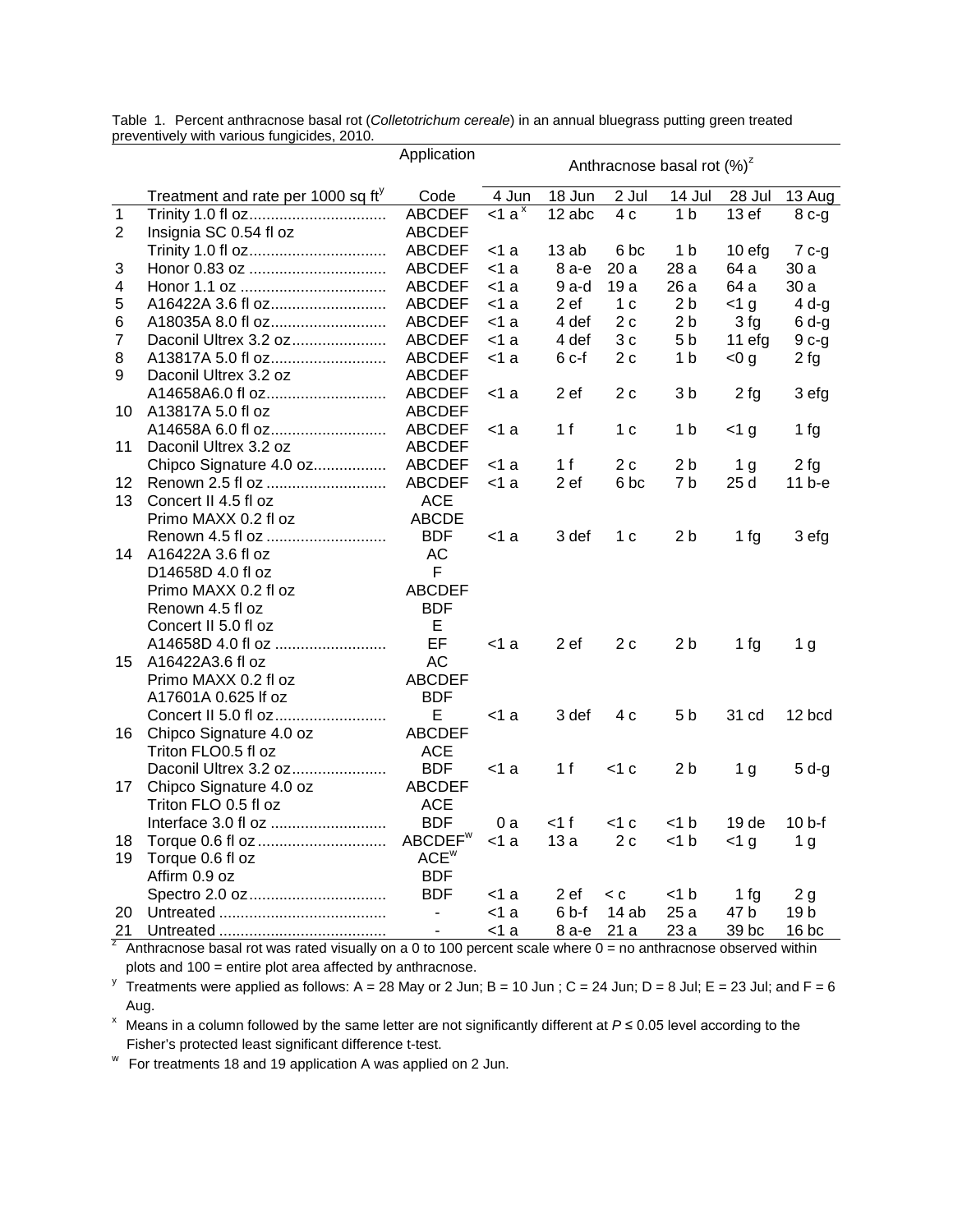|                |                                                | Application      | Creeping bentgrass $(\%)^z$ |  |  |
|----------------|------------------------------------------------|------------------|-----------------------------|--|--|
|                |                                                |                  |                             |  |  |
|                | Treatment and rate per $1000$ sq $ft^{\gamma}$ | Code             | 13 Aug                      |  |  |
| $\mathbf{1}$   |                                                |                  | 39 def $x$                  |  |  |
| $\overline{2}$ | Insignia SC 0.54 fl oz                         | <b>ABCDEF</b>    |                             |  |  |
|                |                                                |                  | 38 def                      |  |  |
| 3              |                                                |                  | 63 ab                       |  |  |
| 4              |                                                |                  | 56 abc                      |  |  |
| 5              |                                                |                  | $20$ gh                     |  |  |
| 6              |                                                |                  | 28 fgh                      |  |  |
| $\overline{7}$ |                                                |                  | 38 def                      |  |  |
| 8              |                                                |                  | 25 fgh                      |  |  |
| 9              | Daconil Ultrex 3.2 oz                          | ABCDEF           |                             |  |  |
|                |                                                |                  | 26 fgh                      |  |  |
| 10             | A13817A 5.0 fl oz                              | <b>ABCDEF</b>    |                             |  |  |
|                |                                                |                  | 19 <sub>h</sub>             |  |  |
| 11             | Daconil Ultrex 3.2 oz                          | <b>ABCDEF</b>    |                             |  |  |
|                |                                                |                  | 25 fgh                      |  |  |
| 12             |                                                |                  | 49 bcd                      |  |  |
| 13             | Concert II 4.5 fl oz                           | <b>ACE</b>       |                             |  |  |
|                | Primo MAXX 0.2 fl oz                           | <b>ABCDE</b>     |                             |  |  |
|                |                                                | <b>BDF</b>       | 30 e-h                      |  |  |
| 14             | A16422A 3.6 fl oz                              | <b>AC</b>        |                             |  |  |
|                | D14658D 4.0 fl oz                              | F                |                             |  |  |
|                | Primo MAXX 0.2 fl oz                           | <b>ABCDEF</b>    |                             |  |  |
|                | Renown 4.5 fl oz                               | <b>BDF</b>       |                             |  |  |
|                | Concert II 5.0 fl oz                           | E                |                             |  |  |
|                |                                                | EF               | 45 cde                      |  |  |
| 15             | A16422A3.6 fl oz                               | <b>AC</b>        |                             |  |  |
|                | Primo MAXX 0.2 fl oz                           | <b>ABCDEF</b>    |                             |  |  |
|                | A17601A 0.625 If oz                            | <b>BDF</b>       |                             |  |  |
|                |                                                | E                | 45 cde                      |  |  |
| 16             | Chipco Signature 4.0 oz                        | <b>ABCDEF</b>    |                             |  |  |
|                | Triton FLO0.5 fl oz                            | ACE              |                             |  |  |
|                |                                                | <b>BDF</b>       | 29 e-h                      |  |  |
| 17             | Chipco Signature 4.0 oz                        | <b>ABCDEF</b>    |                             |  |  |
|                | Triton FLO 0.5 fl oz                           | ACE              |                             |  |  |
|                |                                                | <b>BDF</b>       | $36 d-g$                    |  |  |
| 18             |                                                |                  | $33 d-h$                    |  |  |
| 19             | Torque 0.6 fl oz                               | ACE <sup>w</sup> |                             |  |  |
|                | Affirm 0.9 oz                                  | <b>BDF</b>       |                             |  |  |
|                |                                                | <b>BDF</b>       | 39 def                      |  |  |
| 20             |                                                | $\blacksquare$   | 71 a                        |  |  |
| 21             |                                                |                  | 65 ab                       |  |  |

Table 2. Percent creeping bentgrass (*Agrostis stolonifera*) within plots treated preventively with various fungicides for the suppression of anthracnose basal rot, 2010.

<sup>2</sup> Percent creeping bentgrass was visually rated on a percent scale where  $0 =$  no creeping bentgrass present within the plot and 100 = entire plot area covered with creeping bentgrass.

<sup>y</sup> Treatments were applied as follows: A = 28 May or 2 Jun; B = 10 Jun; C = 24 Jun; D = 8 Jul; E = 23 Jul; and F = 6 Aug.

<sup>x</sup> Means in a column followed by the same letter are not significantly different at  $P \le 0.05$  level according to the Fisher's protected least significant difference t-test.

<sup>w</sup> For treatments 18 and 19 application A was applied on 2 Jun.